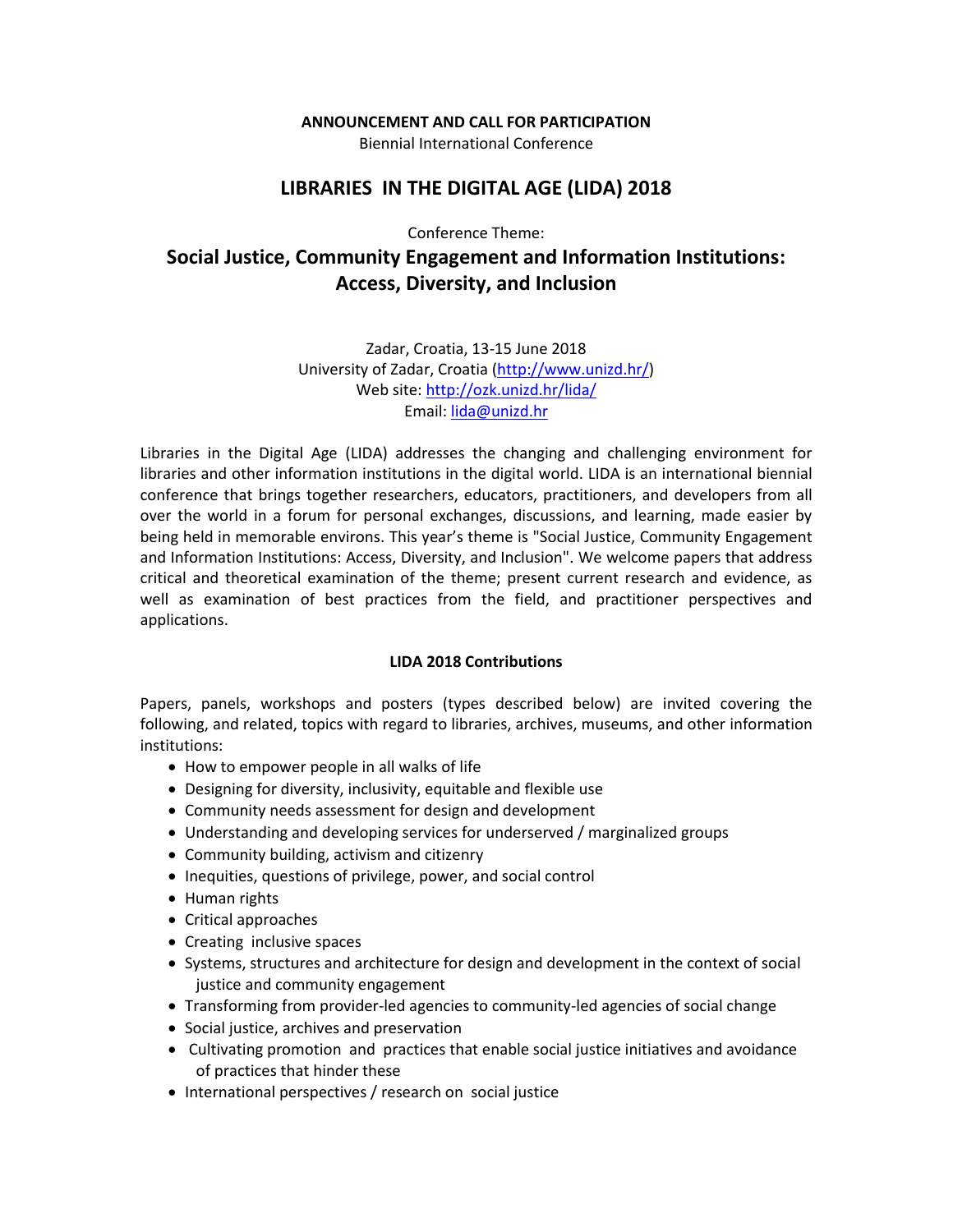- International perspectives / research on community engagement
- Libraries and other information institutions for hosting civic discourse
- Developing countries and preservation of indigenous knowledge
- Information organization / metadata / search algorithms for diversity, inclusivity, and flexibility
- Diverse cultural contexts, religious, political and value systems
- Social justice and community engagement
- Pedagogy for social justice
- Virtual communities affording access to different stakeholders
- Collection development for diversity and inclusion
- Intellectual freedom, information ethics
- Reflective assessment of best practices from the field, as related to conference theme

#### **Types of Contributions Invited**

- 1. **Papers:** 20 minute presentations on scholarly research, practical advances, best practices, and educational projects. Both completed research and early work/preliminary results are invited. Submit 1,500 word abstract, plus references by January 15, 2018.
- **2. Panels:** up to 90 minute sessions that will be interactive and offer different perspectives and approaches to a specific topic. Authors must propose the format and invite up to five panelists (including the moderator). Submit 750 word abstract, plus references by January 15, 2018**.**
- 3. **Workshops:** up to 90 minute sessions that will be tutorial and educational in nature, and are intended to foster interactive discussions for attendees who share common interest. Submit 750 word description, plus references by January 15, 2018.
- 4. **Posters:** short graphic presentations that will be presented in a special Minute Madness session. Awards will be given for Best Poster. Submit 750 word abstract, plus references by February 15, 2018.
- 5. **PhD Forum:** short presentations by doctoral students, particularly as related to their dissertation. The PhD Forum provides doctoral students the opportunity to present their work to senior faculty in relatively informal setting and to receive feedback on their dissertation by a panel of international educators. Submit 750 word description, plus references by February 15, 2018.
- 6. **Student Showcase:** short presentations by undergraduate and graduate students, related to their academic research, practical projects, etc. The showcase will provide students with opportunity to get feedback on their work in informal setting and advice on how to develop their work further and get published**.** LIDA 2018 Outstanding Student Award will be given for best presentations in this section. Submit 750 word description, plus references by February 15, 2018**.**

**Important**: All proposal will be refereed in a double-blind process and MUST follow formal LIDA guidelines available at LIDA 2018 website [\(http://ozk.unizd.hr/lida/submissions/\)](http://ozk.unizd.hr/lida/submissions/). Proposals will not go forward for review if templates are not used. The conference language is English and all work should be in English, original and not previously presented or published.

Submission of proposals/extended abstracts should be made using the EasyChair submission system [\(https://easychair.org/conferences/?conf=lida2018\)](https://easychair.org/conferences/?conf=lida2018)